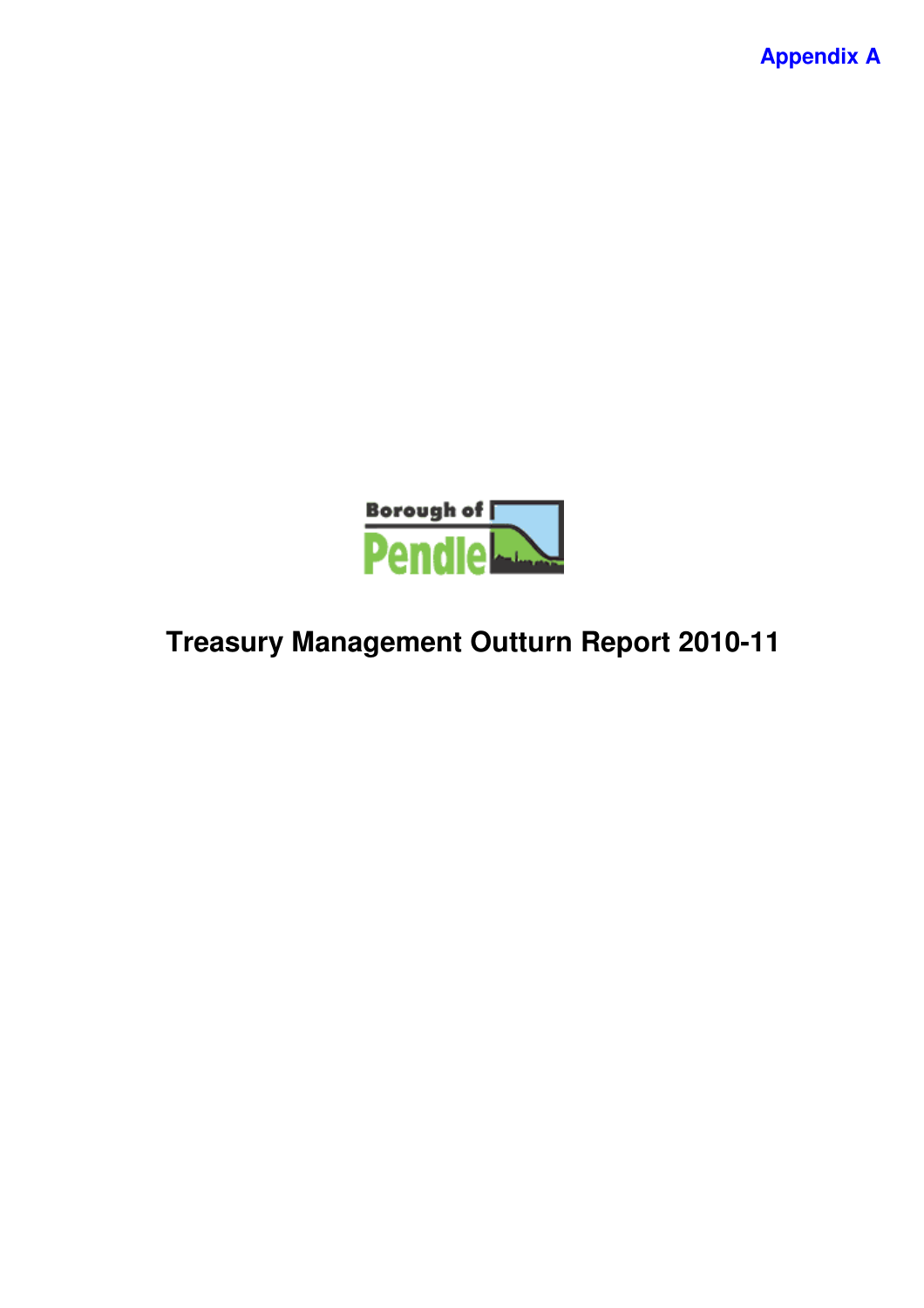## **Treasury Management Outturn Report 2010-11**

## **Introduction and Background**

1. The Council's Treasury Management function is concerned with the management of the Council's debts, investments, cashflow and banking arrangements. These activities are regulated by a variety of professional codes, statutes and guidance. More specifically, treasury management in this context is defined as:-

*"The management of the local authority's cash flows, its banking, money market and capital market transactions; the effective control of the risks associated with those activities; and the pursuit of optimum performance consistent with those risks. "*

- 2. This Council is required through regulations issued under the Local Government Act 2003 to produce an annual treasury report reviewing treasury management activities and the actual prudential and treasury indicators for 2010/11. This report meets the requirements of both the CIPFA Code of Practice on Treasury Management (the Code) and the CIPFA Prudential Code for Capital Finance in Local Authorities (the Prudential Code).
- 3. It is a requirement of the Council's Treasury Management Policy that a report is presented to the Council's Executive providing details of the treasury management activities undertaken in the preceding financial year. In-year monitoring reports are presented to the Accounts and Audit Committee. This annual report provides Councillors with the following information for 2010/11:
	- i) Economic Commentary on the year
	- ii) Borrowing Activity
	- iii) Investment Activity
	- iv) Compliance with Treasury Limits
	- v) Banking Facilities
	- vi) Treasury Management Advisors
- 4. Recent changes in the regulatory environment place a much greater onus on Members for the review and scrutiny of treasury management policy and activities. This report is important in that respect, as it provides details of the outturn position for treasury activities and highlights compliance with the Council's policies previously approved by Members.

## **Economic Commentary for 2010/11**

- 5. **Appendix 1** sets out the economic background and provides an overview of the market conditions in which the Council's treasury management function has been carried out during 2010/11.
- 6. The maintenance of a low interest rate environment and the continuing instability in the financial markets have both impacted on the Council's ability to lend funds and achieve a reasonable return. The focus of the investment strategy remains the protection of the Council's capital investment over the returns achieved. To this end, we have been pursuing a strategy of primarily using internal borrowing to fund capital investment reflecting the limited returns on investment compared with the cost of borrowing.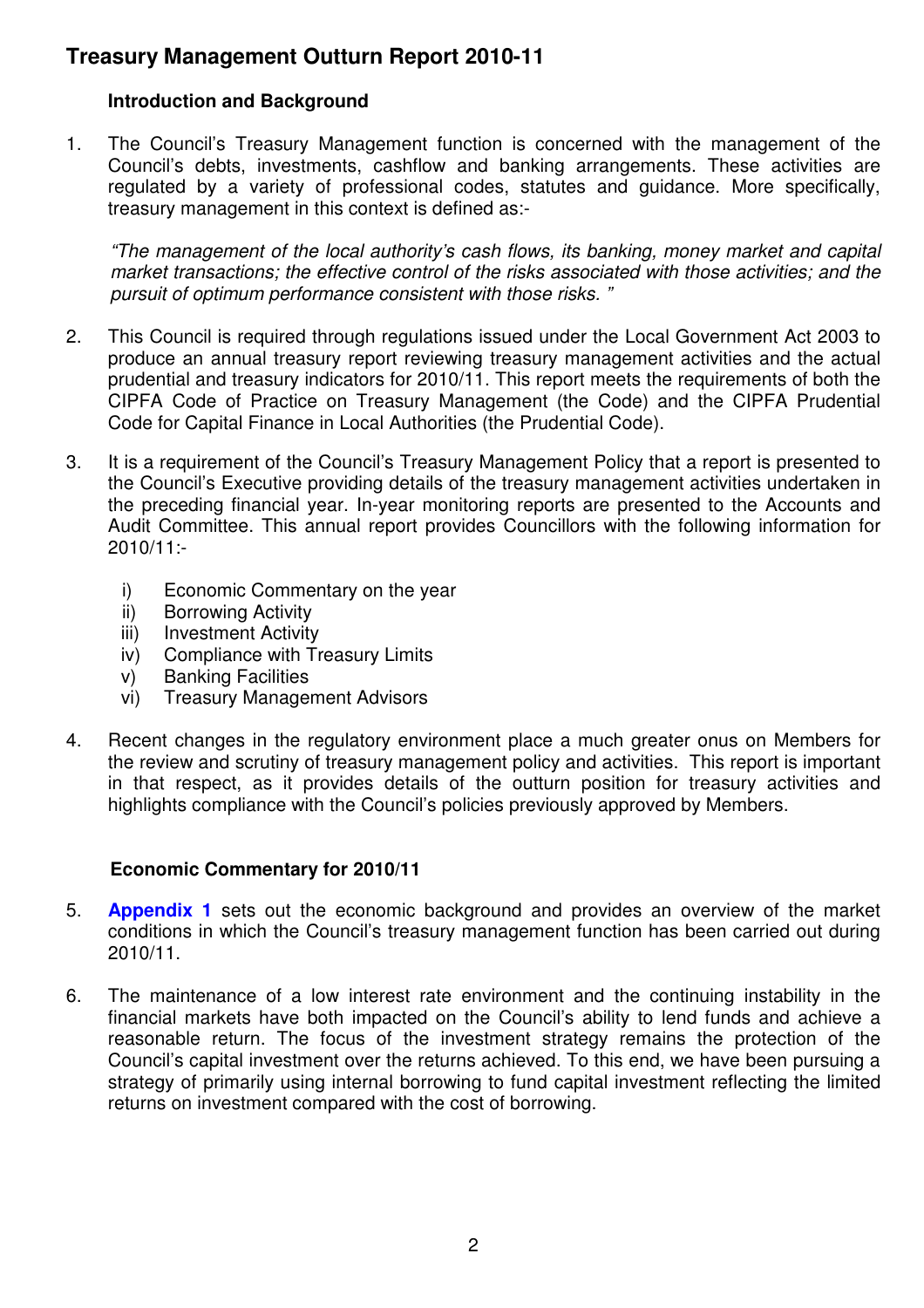## **Borrowing Activity**

#### Long Term Borrowing

- 7. At the start of 2010/11 the Council had long-term debt of £9.109m, comprised wholly of Public Works Loan Board (PWLB) loans. During the year, there have been the following changes in the Council's debt portfolio:
	- a) additional PWLB loan debt of £2.0m was taken on 14<sup>th</sup> June 2010. This comprised two loans of £1m each with durations of c10 years and c15 years respectively. These loans were taken because of the expectation that interest rates will rise in the future
	- b) repayment of a PWLB loan of £1m which expired on 31<sup>st</sup> July 2010;
	- c) repayment of a PWLB loan of £2.250m which expired on 29<sup>th</sup> January 2011.
- 8. The balance of the Council's long term debt as at 31<sup>st</sup> March 2011 was £7.859m (although technically it should be noted that the debt comprises £5.859m of long-term debt and £2m of short-term debt as this falls due for repayment in 2011/12). An analysis of the Council's debt portfolio (and how it has changed since 1<sup>st</sup> April 2010) is provided at Appendix 2, whilst **Appendix 3** provides an analysis of the maturity dates for this debt. The average cost of this debt is 3.91% (which is higher than at the beginning of the financial year when it was 3.32%).
- 9. The General Fund Revised Budget for debt charges for 2010/11 was £676,780 comprising £344,120 for interest on debt, £331,480 for the minimum revenue provision and £1,180 for premia payable as a result of debt restructuring exercises in previous years. Actual debt charges for the year were (including MRP and premia) £674,417, a saving of £2,363 when compared to the budget.

#### Short Term Borrowing

10. Subject to daily cashflow requirements, the Council may borrow funds on a temporary basis to meet cashflow deficits; this is a normal part of the treasury management process. During 2010/11 no temporary borrowing was required.

#### **Investment Activity**

- 11. The Council manages its in investments in-house. All investments were placed with institutions authorised in accordance with the Council's Treasury Management Strategy and Approved Lending List. Investments are made for a range of periods, dependent on cashflow requirements, interest rate projections and interest rates on offer, with a maximum duration of 364 days.
- 12. The Council started the year with investments of £8.5m increasing to £14.5m by 31st March 2011. The level of investment activity is summarised in table 1 below:-

|                                                             | £m        | No. |
|-------------------------------------------------------------|-----------|-----|
| <b>Opening Balance</b>                                      | 8.500     |     |
| New Investments                                             | 193.225   | 145 |
| <b>Investments Realised</b>                                 | (187.225) | 142 |
| <b>Balance of Investments at 31<sup>st</sup> March 2011</b> | 14.500    |     |

#### **Table 1: Investment Activity 2010/11**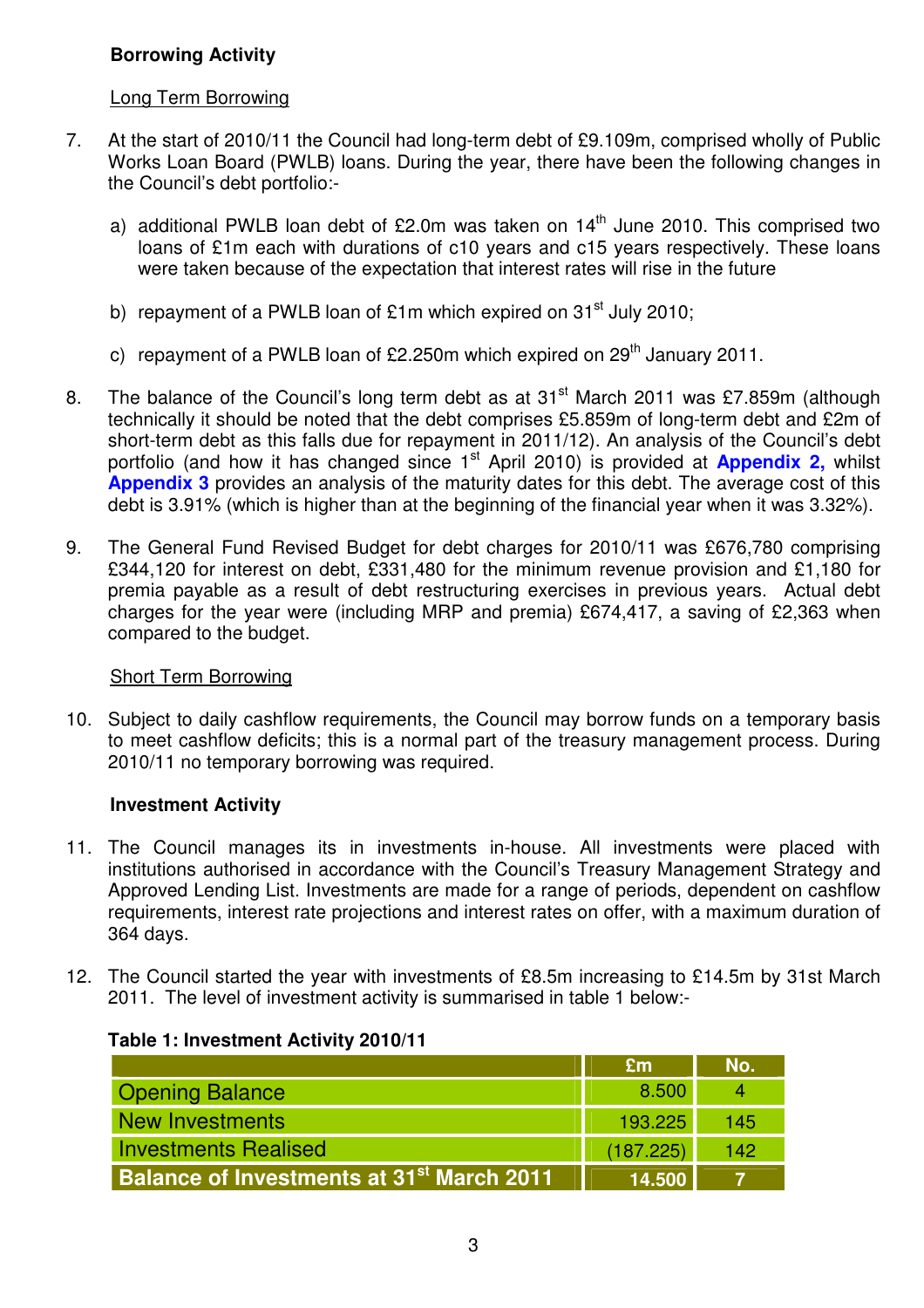- 13. As the table indicates, a total of 145 investments amounting to £193.225m were placed at throughout the year, the details of which have been reported to the Accounts and Audit Committee in regular monitoring reports. A summary of all investments placed and realised during the year is provided at **Appendix 4** which also shows the interest rate of return with each Counterparty. A graph showing the balance of amounts under investment during the year is provided at **Appendix 5**.
- 14. The Approved Budget for interest and investment income for 2010/11 on the General Fund was £130,500 whilst the actual level achieved was £204,771, some £74,271 more than budgeted. The sum of £183,521 was earned from investments as shown in **Appendix 4**. The main reasons why investment income exceeded the budget is due to higher than forecast cash balances owing to the receipt in full of HMR monies combined with a significant underspend on the Council's Capital Programme as reported to the Executive in June 2011.
- 15. In relation to investment performance for 2010/11, the actual return on investments is a function of the amount of surplus cash available, the timing and duration of investments and the interest rates at which any such funds are invested. As the Council's investments are restricted to cash deposits (to authorised counterparties), the interest returns achieved are generally linked to the bank base rate as determined by the Monetary Policy Committee (MPC). The tight monetary conditions following the 2008 financial crisis continued through 2010/11 with little material movement in the shorter term deposit rates. The Bank Rate remained at its historical low of 0.5% throughout the year, although growing market expectations of the imminence of the start of monetary tightening late in the year did see 6 and 12 month rates picking up.
- 16. Overlaying the relatively poor investment returns were continuing concerns regarding counterparty quality, evidenced by the Euro zone sovereign debt crisis which resulted in rescue packages for Greece, Ireland and latterly Portugal. Concerns extended to the European banking industry with an initial stress testing of banks failing to calm counterparty fears, resulting in a second round of testing currently in train. This emphasised the ongoing need for caution in treasury investment activity.
- 17. Overall, the Council achieved a return on investments of 1.06%. Investment durations have spanned money lent overnight to investments of 364 days. This level of return compares favourably with the average 7 day (uncompounded) LIBID return of 0.43% or the 6 month (uncompounded) LIBID return of 0.90%.

#### **Prudential Indicators and Compliance Issues**

18. The Council is required by the Prudential Code (for Capital Finance in Local Authorities) to report the actual prudential indicators after the year end. Certain of these indicators provide either an overview or a limit on treasury activity, and these are shown below in Table 2 below:-

#### **Table 2: Net Borrowing and Capital Financing Requirement 2010/11**

|                                       | 2010/11<br><b>Budget</b><br><b>Indicator</b><br>£000 | 2010/11<br><b>Outturn</b><br>Indicator <sup>*1,2</sup><br>£000 | <b>Change</b><br>£000 |
|---------------------------------------|------------------------------------------------------|----------------------------------------------------------------|-----------------------|
| Net Borrowing / (Investment) position | 1.184                                                | (6,641)                                                        | (7, 825)              |
| Capital Financing Requirement (CFR)   | 16,730                                               | 8,268                                                          | (8, 462)              |

\*1. Comprises external debt of £7.859m less external investments of £14.5m

\*2. The CFR shown for 10/11 Outturn is provisional at this stage pending the audit of the Council's accounts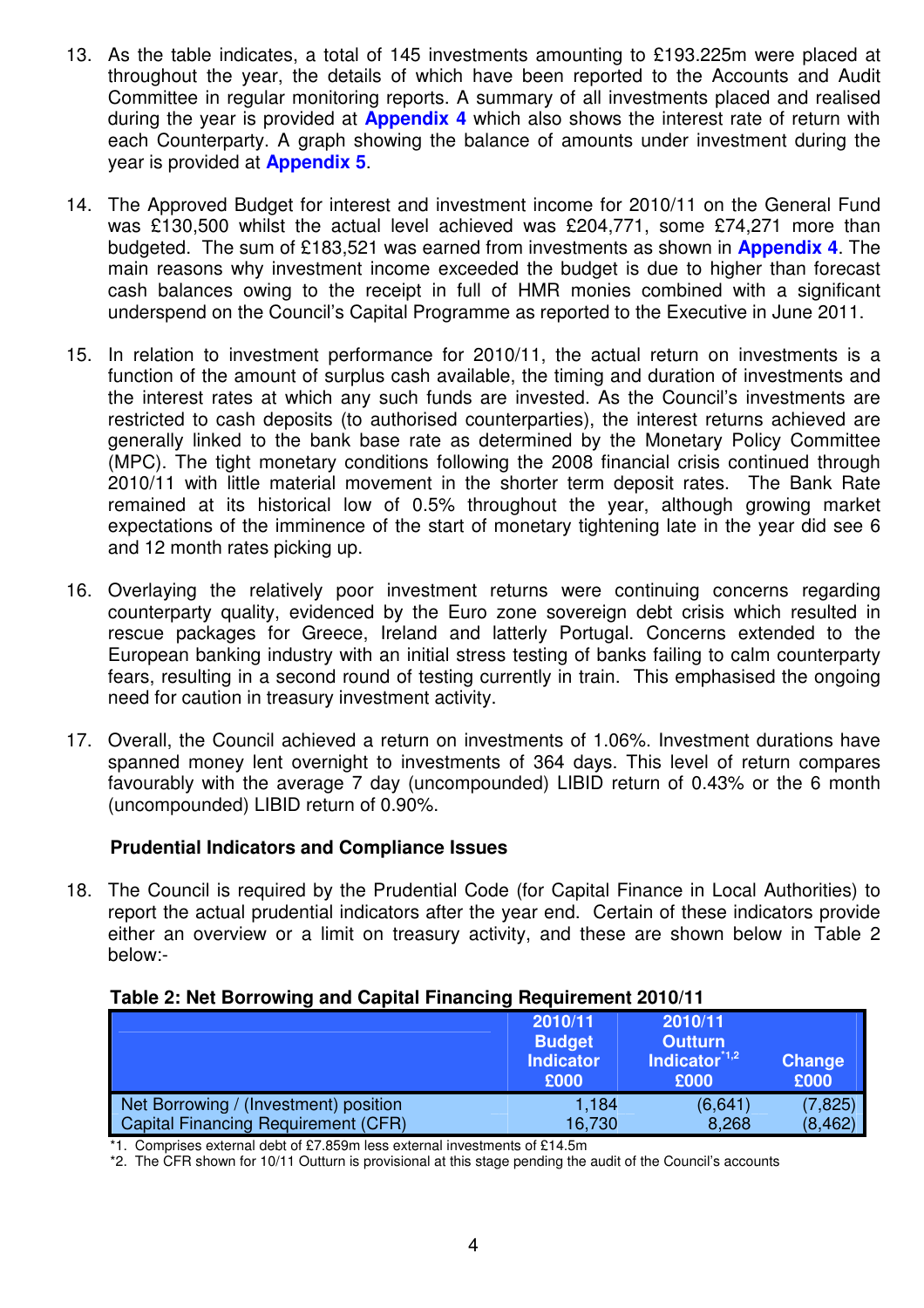- 19. The Capital Financing Requirement (CFR) shows the Council's underlying need to borrow for a capital purpose, and this can be used to gauge the Council's actual debt position as outlined in paragraph 8 above.
- 20. It is a fundamental requirement that the Council only borrows for the purposes of capital expenditure (and not revenue expenditure). To ensure that over the medium term borrowing net of investments will only be for a capital expenditure, net borrowing should not, except in the short term, exceed the CFR. As table 2 indicates, the CFR at 31<sup>st</sup> March 2011 is £8.268m compared with the Council's net investment position of £6.641m. Therefore net borrowing did not exceed the CFR.
- 21. Ensuring that actual external debt remains affordable, prudent and sustainable by the Council is a fundamental requirement of the Prudential Code which requires the Council to establish an Authorised Limit and an Operational Boundary for the overall quantum of actual debt. The Authorised Limit is the "Affordable Borrowing Limit" required by s3 of the Local Government Act 2003. The Operational Boundary is the expected borrowing position of the Council during the year, and periods where the actual position is either below or over the Boundary are acceptable subject to the Authorised Limit not being breached.
- 22. Table 3 below shows the Council's gross borrowing position at 31<sup>st</sup> March 2011 compared to both the Authorised Limit and the Operational Boundary:-

|  |  |  | Table 3: Performance Against Authorised Limit and Operational Boundary |
|--|--|--|------------------------------------------------------------------------|
|--|--|--|------------------------------------------------------------------------|

|                                        | 2010/11<br><b>Outturn</b><br><b>Indicator</b><br>£M |
|----------------------------------------|-----------------------------------------------------|
| Authorised Limit <sup>*1</sup>         | 14.0                                                |
| Operational Boundary <sup>1</sup>      | 12.0                                                |
| <b>Actual Gross Borrowing Position</b> | 7.9                                                 |

\*1 – Excludes approved bank overdraft limit of £0.5m

23. While table 3 above shows the year-end position, provided at **Appendix 1** is a graph that shows performance against the limits for 2010/11 as a whole. This shows the Council did not exceed the operational boundary at any point during 2010/11. Under the Prudential Code for Capital Finance in Local Authorities, it is permissible for the occasional, but not sustained, breach of the operational boundary. At no time did the Council exceed the Authorised Limit and therefore the Council complied with the prudential limits for external debt during 2010/11.

#### **Banking Facilities**

- 24. The Council currently obtains its banking facilities from Lloyds TSB Bank Plc. The cost of the contract with Lloyds in 2010/11 was £12,450 which was a saving of £2,420 when compared with the budget.
- 25. During the year, periodic meetings were held with Bank officials to discuss issues of mutual interest and these are ongoing. The service provided by Lloyds TSB Bank Plc includes an authorised overdraft facility of £500,000.
- 26. Regular monitoring is undertaken of the Council's cash balances with a particular focus on ensuring that all surplus cash is, where possible, invested in accordance with the Annual Investment Strategy. As a target, the Council has previously aimed to have an average cash balance in the range of +/-£50k. However, given the significant reduction in the base rate, and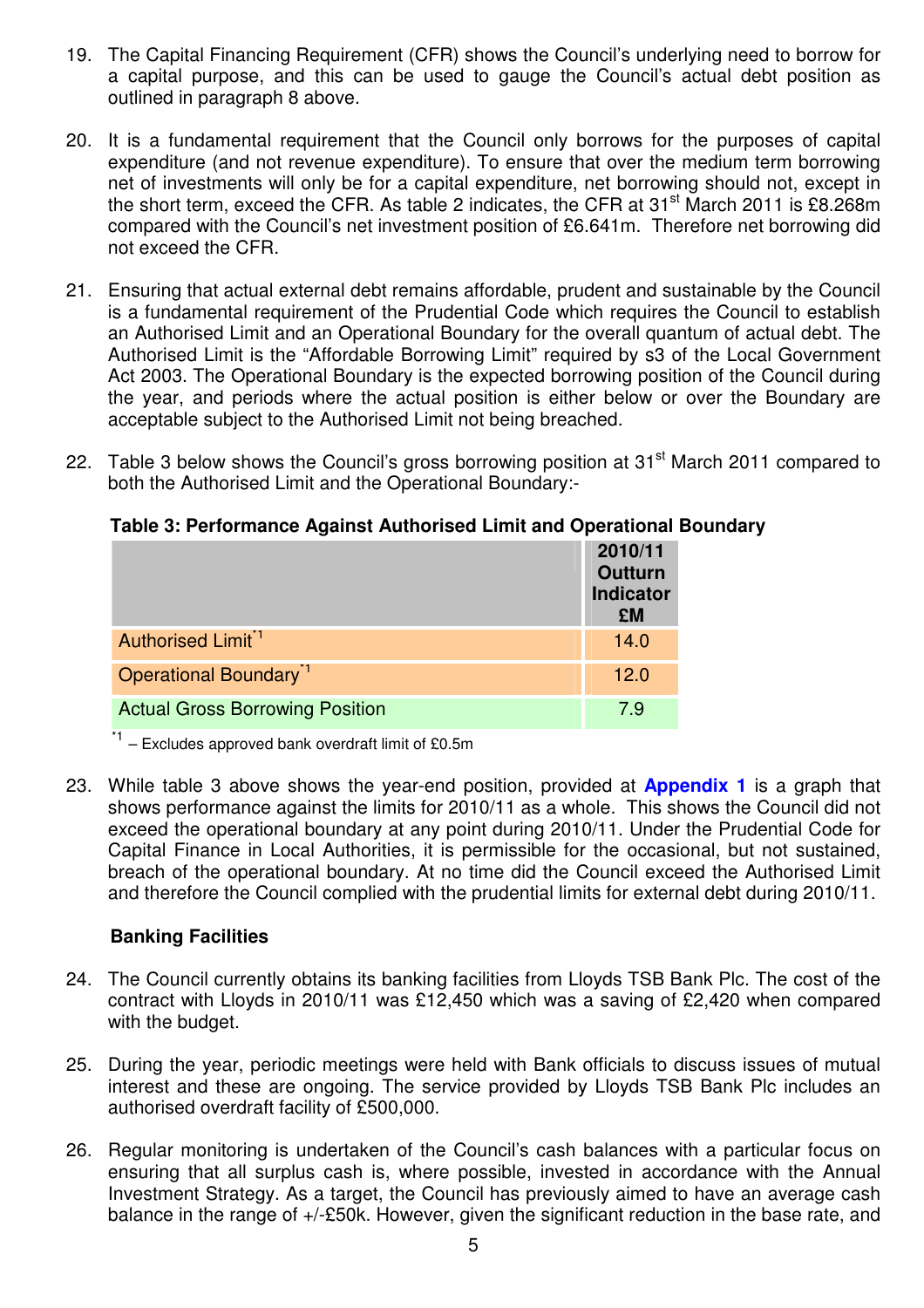consequent reduction in investment rates, on occasion it has been more cost effective to retain surplus cash in the current account. This is reflected in the variations in current account balance as shown at **Appendix 6** details of which have been reported to the Accounts and Audit Committee during the year.

#### **External Advisors**

- 27. The Council retained Sector Treasury Services as its treasury management advisors at an annual cost of c£8k in 2010/11.
- 28. Regular meetings were held with Sector to assess the Council's progress in relation to the Treasury Management Strategy. In addition to daily advice on issues such as PWLB Rates, Sector provides the Council with a regular stream of information on treasury management and capital financial issues including institutional/sovereign credit ratings. Sector also assist the Council with:-
	- the preparation and review of the Annual Treasury Management Strategy;
	- advice on Treasury Management Practice notes and associated Schedules; and
	- reviews of the Counterparty lending list in the light of the changes to investment regulations.
- 29. There are no matters to report with regard to the level of service provided under the arrangement with Sector although this is subject to periodic review.

#### **Supporting Appendices**

- **Appendix 1** Economic Commentary 2010/11
- **Appendix 2** Analysis of Long/Short Term Borrowing compared to Borrowing Limits 2010/11
- **Appendix 3** Maturity Structure of current long term debt
- **Appendix 4** Investment Returns 2010/11
- **Appendix 5** Investment Balances 2010/11
- **Appendix 6** Daily Cashflow Balances 2010/11